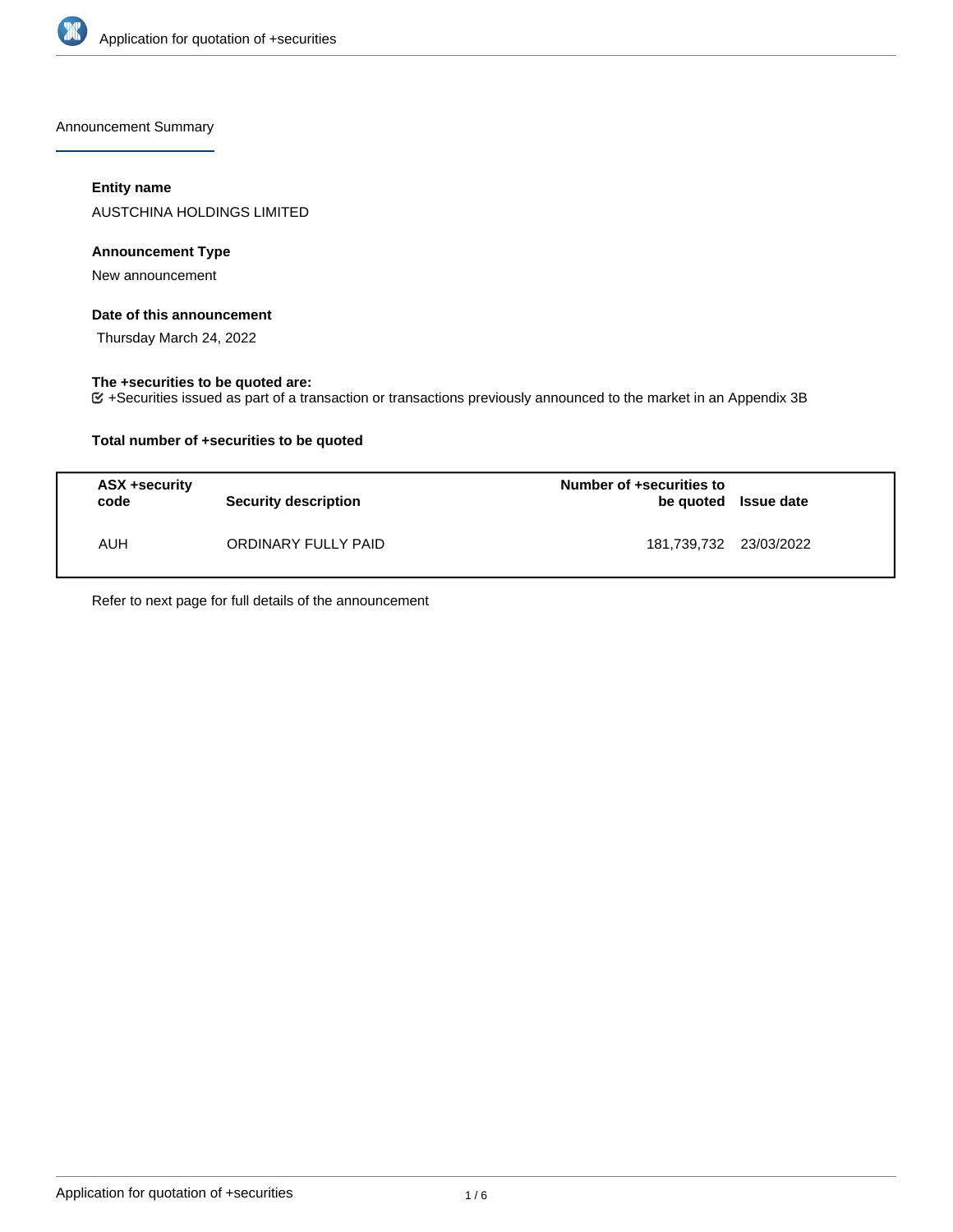

Part 1 - Entity and announcement details

## **1.1 Name of entity**

AUSTCHINA HOLDINGS LIMITED

We (the entity named above) apply for +quotation of the following +securities and agree to the matters set out in Appendix 2A of the ASX Listing Rules.

**1.2 Registered number type** ACN

**Registration number** 075877075

**1.3 ASX issuer code** AUH

**1.4 The announcement is**

New announcement

#### **1.5 Date of this announcement**

24/3/2022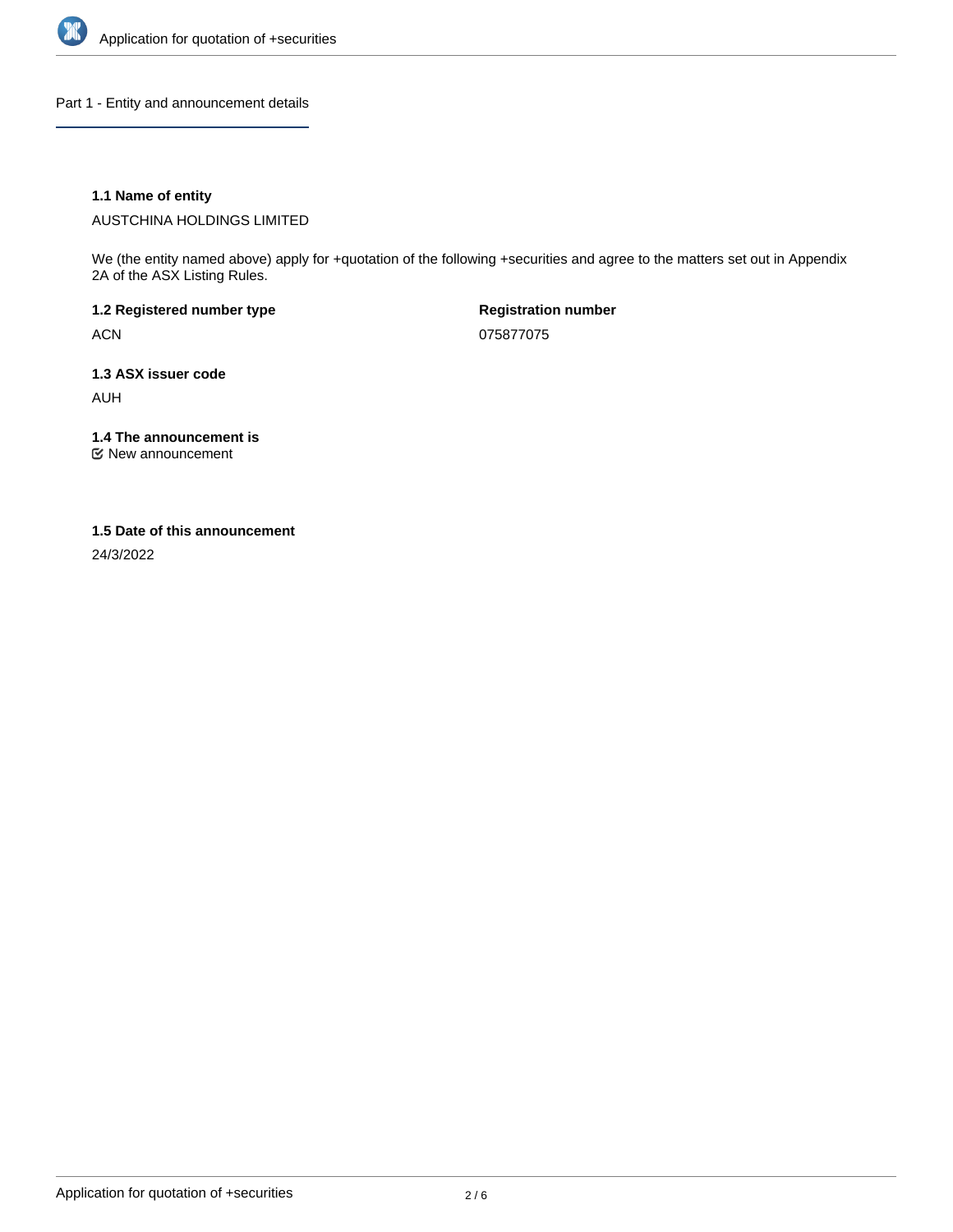

# Part 2 - Type of Issue

#### **2.1 The +securities to be quoted are:**

+Securities issued as part of a transaction or transactions previously announced to the market in an Appendix 3B

#### **Previous Appendix 3B details:**

| <b>Announcement Date and</b><br>Time | <b>Announcement Title</b>                   | Selected Appendix 3B to submit quotation<br>reauest |  |
|--------------------------------------|---------------------------------------------|-----------------------------------------------------|--|
| 16-Mar-2022 09:38                    | New - Proposed issue of securities -<br>AUH | A placement or other type of issue                  |  |

# **2.3a.2 Are there any further issues of +securities yet to take place to complete the transaction(s) referred to in the Appendix 3B?**

# Yes

#### **2.3a.3 Please provide details of the further issues of +securities yet to take place to complete the transaction(s) referred to in the Appendix 3B**

Attaching options over ordinary shares to be issued.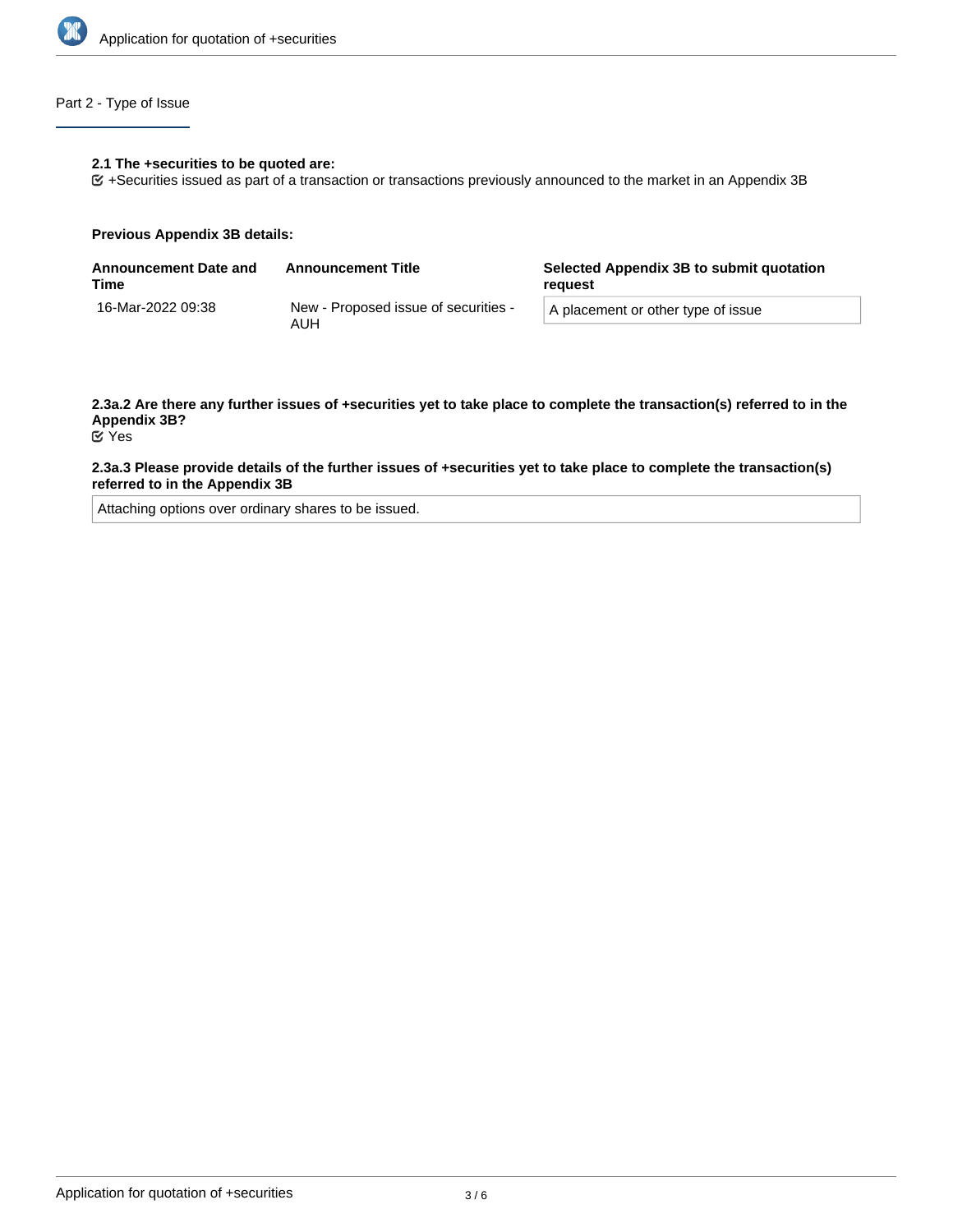

Part 3A - number and type of +securities to be quoted where issue has previously been notified to ASX in an Appendix 3B

#### Placement Details

**ASX +security code and description**

AUH : ORDINARY FULLY PAID

**Issue date**

23/3/2022

Distribution Schedule

**Provide a distribution schedule for the new +securities according to the categories set out in the left hand column including the number of recipients and the total percentage of the new +securities held by the recipients in each category.**

| Number of +securities held | <b>Number of holders</b> | Total percentage of +securities held<br>For example, to enter a value of 50%<br>please input as 50.00 |
|----------------------------|--------------------------|-------------------------------------------------------------------------------------------------------|
| $1 - 1,000$                |                          | %                                                                                                     |
| $1,001 - 5,000$            |                          | $\%$                                                                                                  |
| $5,001 - 10,000$           |                          | %                                                                                                     |
| 10,001 - 100,000           |                          | %                                                                                                     |
| 100,001 and over           |                          | %                                                                                                     |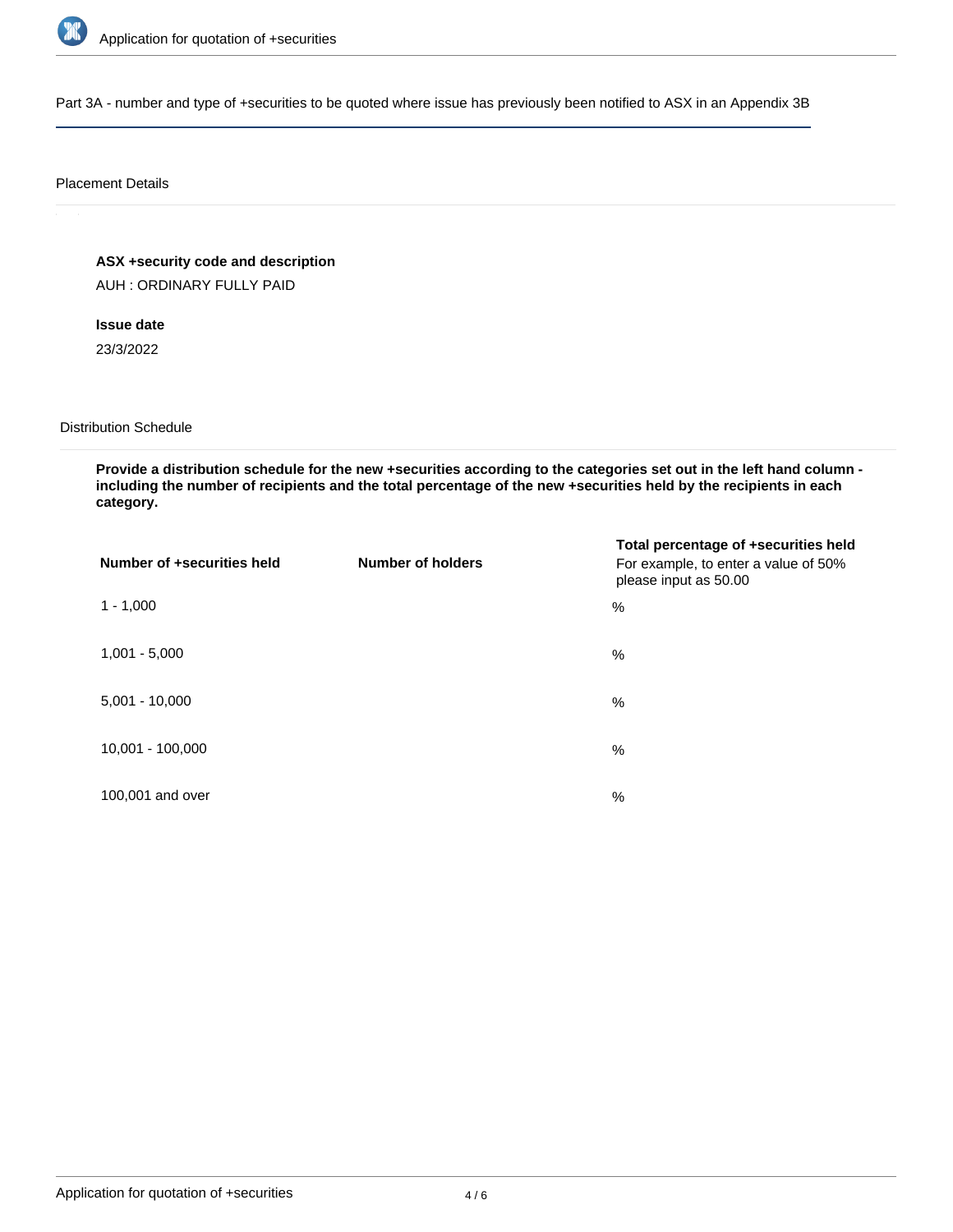

Issue details

| Number of +securities to be quoted<br>181,739,732                                     |                                        |  |  |  |
|---------------------------------------------------------------------------------------|----------------------------------------|--|--|--|
| Are the +securities being issued for a cash consideration?<br>$\mathfrak{C}$ Yes      |                                        |  |  |  |
| In what currency is the cash consideration being paid?                                | What is the issue price per +security? |  |  |  |
| AUD - Australian Dollar                                                               | AUD 0.01400000                         |  |  |  |
| Any other information the entity wishes to provide about the +securities to be quoted |                                        |  |  |  |